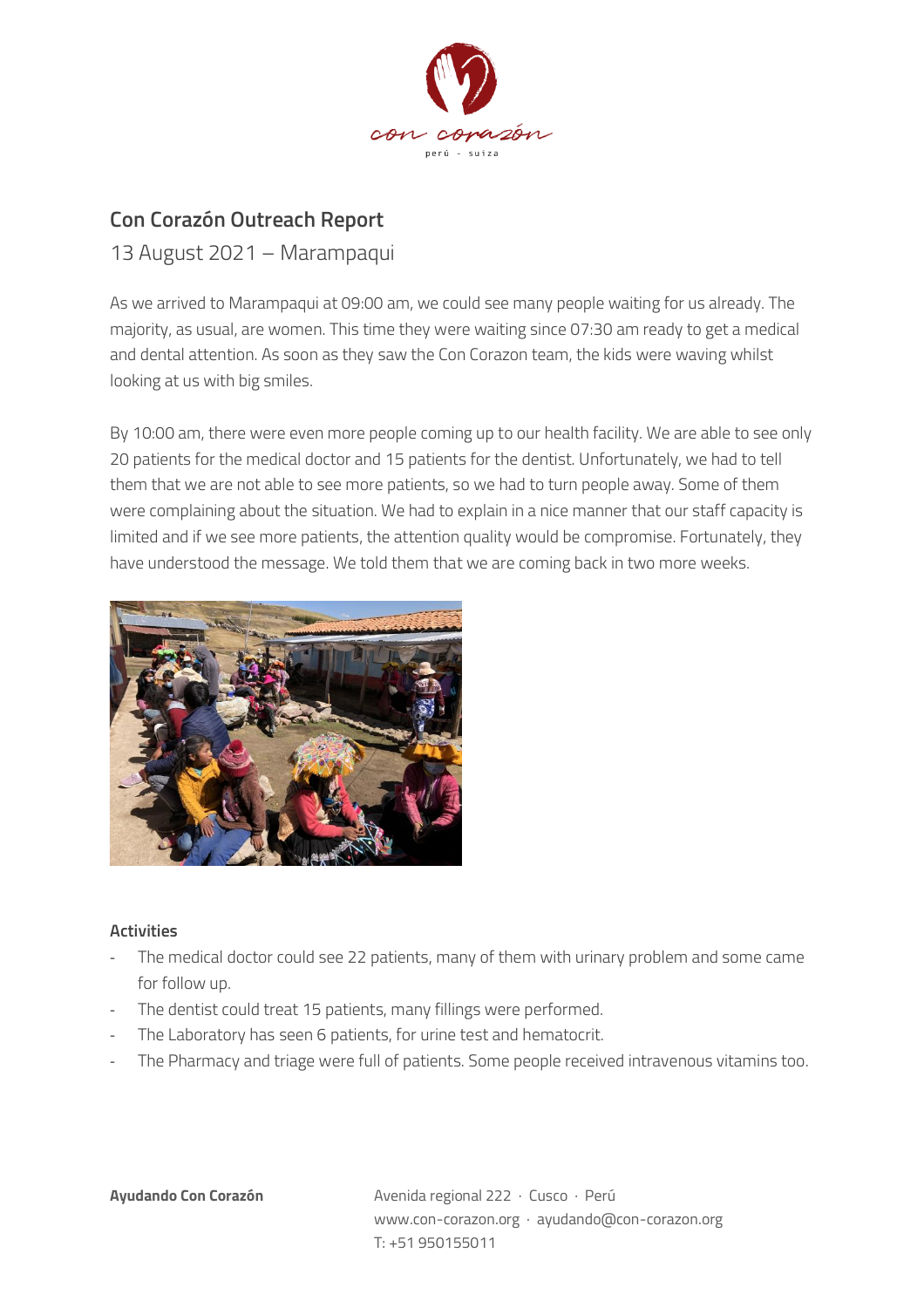

## **Photo Gallery**



This image represents the commitment that Mario Huillca made with us. He is the owner of the building. This commitment is that we can use his building for 10 more years! The next time we go to Marampaqui, Mario and Con Corazon will sign a document to consolidate the agreement.



Benjamin Mamani's project is to raise guinea pigs. This animal is very common in the Andes area of Peru. People enjoy it very much and cook it in different ways, baked, fried, and stewed. They usually accompany it with potatoes or baked spaghetti stuffed with onion, olives, tomatoes and eggs. Con Corazón supports Benjamin with the purchase of 50 guinea pigs and gives them to him in product instead of money. In this way he will be able to support and care for his family. Mario Huillca has agreed to monitor and supervise him closely.

**Ayudando Con Corazón** Avenida regional 222 · Cusco · Perú www.con-corazon.org · ayudando@con-corazon.org T: +51 950155011